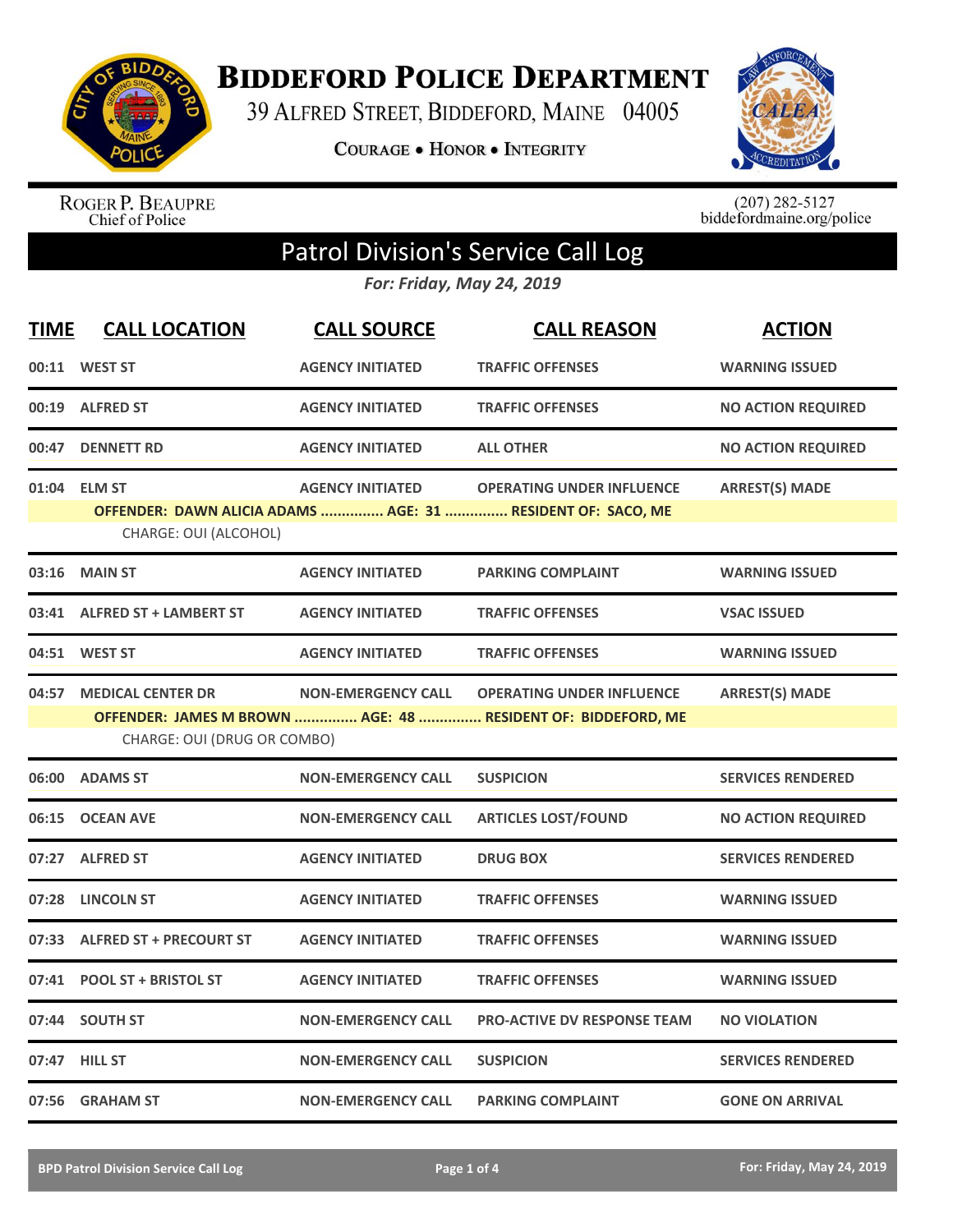| <b>TIME</b> | <b>CALL LOCATION</b>                              | <b>CALL SOURCE</b>        | <b>CALL REASON</b>            | <b>ACTION</b>             |
|-------------|---------------------------------------------------|---------------------------|-------------------------------|---------------------------|
|             | 08:11 TIGER WAY                                   | <b>AGENCY INITIATED</b>   | <b>TRAFFIC OFFENSES</b>       | <b>WARNING ISSUED</b>     |
| 08:23       | <b>ELM ST</b>                                     | <b>AGENCY INITIATED</b>   | <b>TRAFFIC OFFENSES</b>       | <b>WARNING ISSUED</b>     |
| 08:46       | <b>MAIN ST</b>                                    | <b>AGENCY INITIATED</b>   | <b>TRAFFIC OFFENSES</b>       | <b>WARNING ISSUED</b>     |
|             | 08:51 WENTWORTH ST                                | <b>NON-EMERGENCY CALL</b> | <b>DISTURBANCE / NOISE</b>    | <b>SERVICES RENDERED</b>  |
| 09:11       | <b>BIRCH ST</b>                                   | <b>AGENCY INITIATED</b>   | <b>TRAFFIC OFFENSES</b>       | <b>SERVICES RENDERED</b>  |
| 09:13       | <b>MEDICAL CENTER DR</b>                          | <b>NON-EMERGENCY CALL</b> | <b>CHECK WELFARE</b>          | <b>NEGATIVE CONTACT</b>   |
|             | 09:20 ALFRED ST                                   | <b>NON-EMERGENCY CALL</b> | <b>COURT ORDERED CHECK IN</b> | <b>SERVICES RENDERED</b>  |
| 09:39       | <b>ALFRED ST</b>                                  | <b>AGENCY INITIATED</b>   | <b>TRAFFIC OFFENSES</b>       | <b>VSAC ISSUED</b>        |
| 09:49       | <b>GRANITE ST</b>                                 | <b>NON-EMERGENCY CALL</b> | <b>SUSPICION</b>              | <b>SERVICES RENDERED</b>  |
|             | 09:51 LINCOLN ST                                  | <b>E-911 CALL</b>         | 911 MISUSE                    | <b>NO ACTION REQUIRED</b> |
|             | 09:53 GRAHAM ST                                   | <b>NON-EMERGENCY CALL</b> | <b>CIVIL COMPLAINT</b>        | <b>SERVICES RENDERED</b>  |
| 09:55       | WEST ST + HILL ST                                 | <b>AGENCY INITIATED</b>   | <b>TRAFFIC OFFENSES</b>       | <b>WARNING ISSUED</b>     |
|             | 10:53 ALFRED ST                                   | <b>AGENCY INITIATED</b>   | <b>TRAFFIC OFFENSES</b>       | <b>WARNING ISSUED</b>     |
| 10:58       | <b>ENDLESS SUMMER LN</b>                          | <b>AGENCY INITIATED</b>   | <b>ANIMAL COMPLAINT</b>       | <b>PAPERWORK SERVED</b>   |
| 10:59       | <b>BEACH HOUSE LN</b>                             | <b>RADIO</b>              | <b>JUVENILE OFFENSES</b>      | <b>SERVICES RENDERED</b>  |
|             | 11:02 ALFRED ST                                   | <b>AGENCY INITIATED</b>   | <b>ALL OTHER</b>              | <b>REMOVED HAZARD</b>     |
|             | 11:18 MILE STRETCH RD                             | <b>RADIO</b>              | <b>SHELLFISH VIOLATION</b>    | <b>NO VIOLATION</b>       |
|             | 11:28 ELM ST                                      | <b>AGENCY INITIATED</b>   | <b>TRAFFIC OFFENSES</b>       | <b>VSAC ISSUED</b>        |
|             | 11:48 ELM ST                                      | <b>AGENCY INITIATED</b>   | <b>ARTICLES LOST/FOUND</b>    | <b>SERVICES RENDERED</b>  |
|             | 11:56 FOSS ST                                     | <b>NON-EMERGENCY CALL</b> | <b>ARTICLES LOST/FOUND</b>    | <b>NO ACTION REQUIRED</b> |
|             | 12:02 PARKVIEW CT                                 | <b>E-911 CALL</b>         | 911 MISUSE                    | <b>SERVICES RENDERED</b>  |
|             | 12:09 WEST ST + GRAHAM ST                         | <b>AGENCY INITIATED</b>   | <b>TRAFFIC OFFENSES</b>       | <b>SERVICES RENDERED</b>  |
|             | 12:15 SACO FALLS WAY                              | <b>E-911 CALL</b>         | 911 MISUSE                    | <b>SERVICES RENDERED</b>  |
|             | 12:22 ALFRED ST + MAY ST                          | <b>AGENCY INITIATED</b>   | <b>TRAFFIC OFFENSES</b>       | <b>WARNING ISSUED</b>     |
|             | 12:30 POOL ST + CHRISTOPHERS WHA AGENCY INITIATED |                           | <b>TRAFFIC OFFENSES</b>       | <b>WARNING ISSUED</b>     |
|             | 12:31 ALFRED ST + SUMMIT ST                       | <b>AGENCY INITIATED</b>   | <b>TRAFFIC OFFENSES</b>       | <b>VSAC ISSUED</b>        |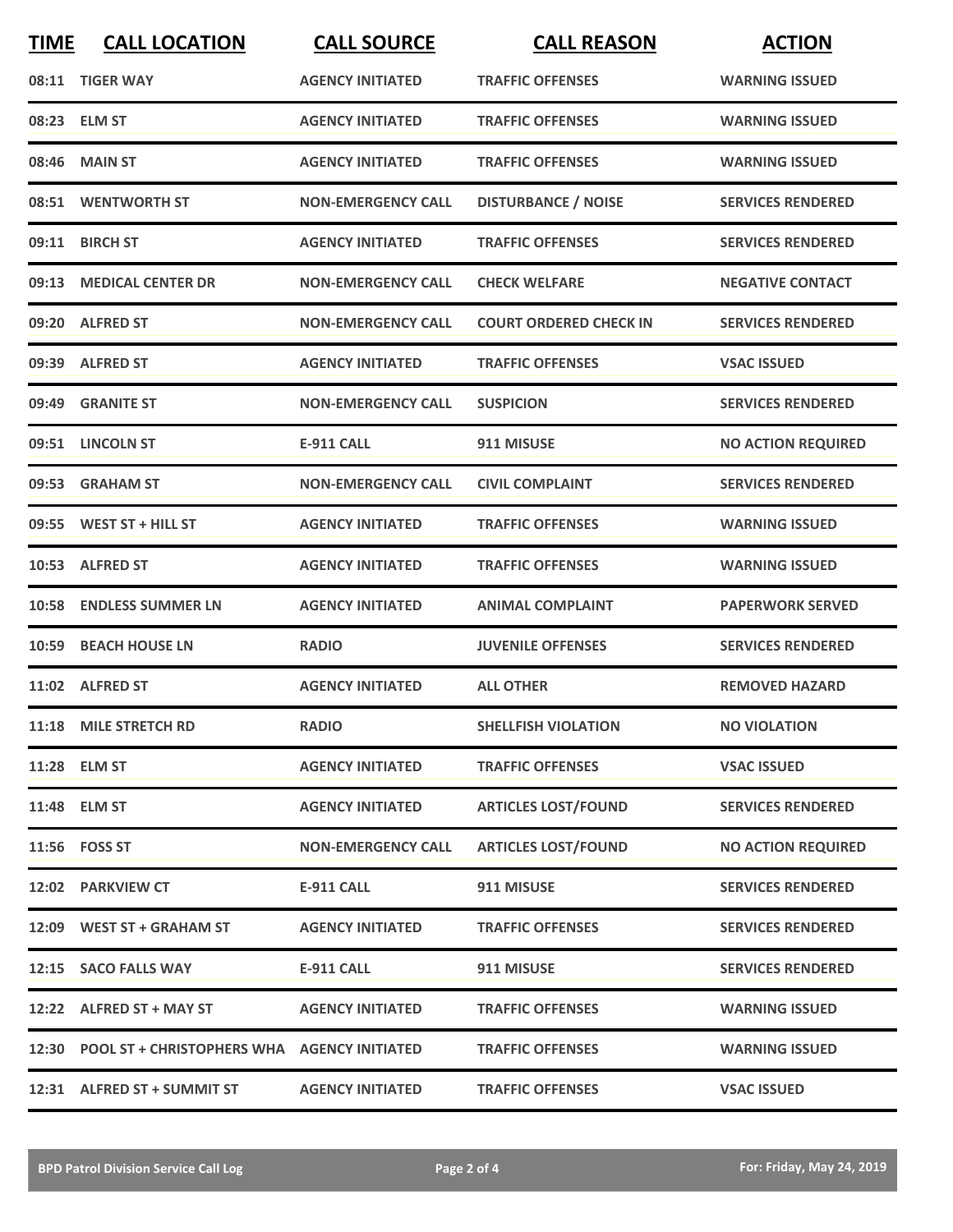| <b>TIME</b> | <b>CALL LOCATION</b>                                                                                                           | <b>CALL SOURCE</b>        | <b>CALL REASON</b>                               | <b>ACTION</b>            |  |  |
|-------------|--------------------------------------------------------------------------------------------------------------------------------|---------------------------|--------------------------------------------------|--------------------------|--|--|
|             | 12:32 GEORGE ST + POOL ST                                                                                                      | <b>AGENCY INITIATED</b>   | <b>TRAFFIC OFFENSES</b>                          | <b>WARNING ISSUED</b>    |  |  |
|             | 12:43 ALFRED ST                                                                                                                | <b>AGENCY INITIATED</b>   | <b>TRAFFIC OFFENSES</b>                          | <b>VSAC ISSUED</b>       |  |  |
|             | 12:52 FOSS ST + SUMMER ST                                                                                                      | <b>AGENCY INITIATED</b>   | <b>TRAFFIC OFFENSES</b>                          | <b>WARNING ISSUED</b>    |  |  |
|             | 13:01 ALFRED ST                                                                                                                | <b>NON-EMERGENCY CALL</b> | <b>COURT ORDERED CHECK IN</b>                    | <b>SERVICES RENDERED</b> |  |  |
|             | 13:19 GUINEA RD                                                                                                                | <b>AGENCY INITIATED</b>   | <b>TRAFFIC OFFENSES</b>                          | <b>VSAC ISSUED</b>       |  |  |
|             | 13:24 MAPLEWOOD AVE                                                                                                            | <b>AGENCY INITIATED</b>   | <b>DRUG</b>                                      | <b>CITATION ISSUED</b>   |  |  |
|             | OFFENDER: JUVENILE - S  AGE: 16  RESIDENT OF: BIDDEFORD, ME<br>CHARGE: POSSESSION OF MARIJUANA UNDER 21 YRS OLD- UP TO 1.25 OZ |                           |                                                  |                          |  |  |
|             | 13:34 BRIDGE RD + OLD POOL RD                                                                                                  | <b>AGENCY INITIATED</b>   | <b>TRAFFIC OFFENSES</b>                          | <b>WARNING ISSUED</b>    |  |  |
|             | 13:35 PIERSONS LN                                                                                                              | <b>AGENCY INITIATED</b>   | <b>ANIMAL COMPLAINT</b>                          | <b>SERVICES RENDERED</b> |  |  |
|             | 13:45 WEST ST                                                                                                                  | <b>AGENCY INITIATED</b>   | <b>TRAFFIC OFFENSES</b>                          | <b>VSAC ISSUED</b>       |  |  |
|             | 14:07 WEST ST                                                                                                                  | <b>AGENCY INITIATED</b>   | <b>TRAFFIC OFFENSES</b>                          | <b>WARNING ISSUED</b>    |  |  |
|             | 14:26 HILL ST                                                                                                                  | <b>NON-EMERGENCY CALL</b> | 911 MISUSE                                       | <b>NEGATIVE CONTACT</b>  |  |  |
|             | 14:37 LESTER B ORCUTT BLVD                                                                                                     | <b>NON-EMERGENCY CALL</b> | <b>PARKING COMPLAINT</b>                         | <b>SERVICES RENDERED</b> |  |  |
|             | 14:56    FOSS ST                                                                                                               | <b>NON-EMERGENCY CALL</b> | <b>PRO-ACTIVE DV RESPONSE TEAM</b>               | <b>NO VIOLATION</b>      |  |  |
|             | 14:58 SUMMER ST                                                                                                                | <b>NON-EMERGENCY CALL</b> | <b>PAPERWORK</b>                                 | <b>SERVICES RENDERED</b> |  |  |
|             | 15:00 JUDGE ST + CLEAVES ST                                                                                                    | E-911 CALL                | <b>MISSING PERSON</b>                            | <b>SERVICES RENDERED</b> |  |  |
|             | 15:25 ELM ST                                                                                                                   | <b>AGENCY INITIATED</b>   | <b>TRAFFIC OFFENSES</b>                          | <b>VSAC ISSUED</b>       |  |  |
|             | 15:34 WESTWOOD DR                                                                                                              | <b>RADIO</b>              | <b>PRO-ACTIVE DV RESPONSE TEAM</b>               | <b>NO VIOLATION</b>      |  |  |
|             | 15:56 PRECOURT ST + MORIN ST                                                                                                   | <b>AGENCY INITIATED</b>   | <b>TRAFFIC OFFENSES</b>                          | <b>WARNING ISSUED</b>    |  |  |
|             | 16:01 PIERSONS LN                                                                                                              | <b>NON-EMERGENCY CALL</b> | <b>DPW</b>                                       | <b>SERVICES RENDERED</b> |  |  |
|             | 16:22 WEST ST + GRAHAM ST                                                                                                      | <b>AGENCY INITIATED</b>   | <b>TRAFFIC OFFENSES</b>                          | <b>WARNING ISSUED</b>    |  |  |
|             | 16:31 HILL ST + WESTFIELD EXT                                                                                                  | <b>AGENCY INITIATED</b>   | <b>TRAFFIC OFFENSES</b>                          | <b>WARNING ISSUED</b>    |  |  |
|             | 16:32 ALFRED ST + MEDICAL CENTER D E-911 CALL                                                                                  |                           | <b>CHECK WELFARE</b>                             | <b>SERVICES RENDERED</b> |  |  |
|             | 16:43 ALFRED ST + UNION ST                                                                                                     | <b>NON-EMERGENCY CALL</b> | ATTEMPTED/THREATENED SUICIDE TRANSPORT TO CRISIS |                          |  |  |
|             | 16:45 ADAMS ST                                                                                                                 | <b>AGENCY INITIATED</b>   | <b>TRAFFIC OFFENSES</b>                          | <b>WARNING ISSUED</b>    |  |  |
|             | 16:57 ALFRED ST                                                                                                                | <b>WALK-IN AT STATION</b> | <b>COURT ORDERED CHECK IN</b>                    | <b>SERVICES RENDERED</b> |  |  |